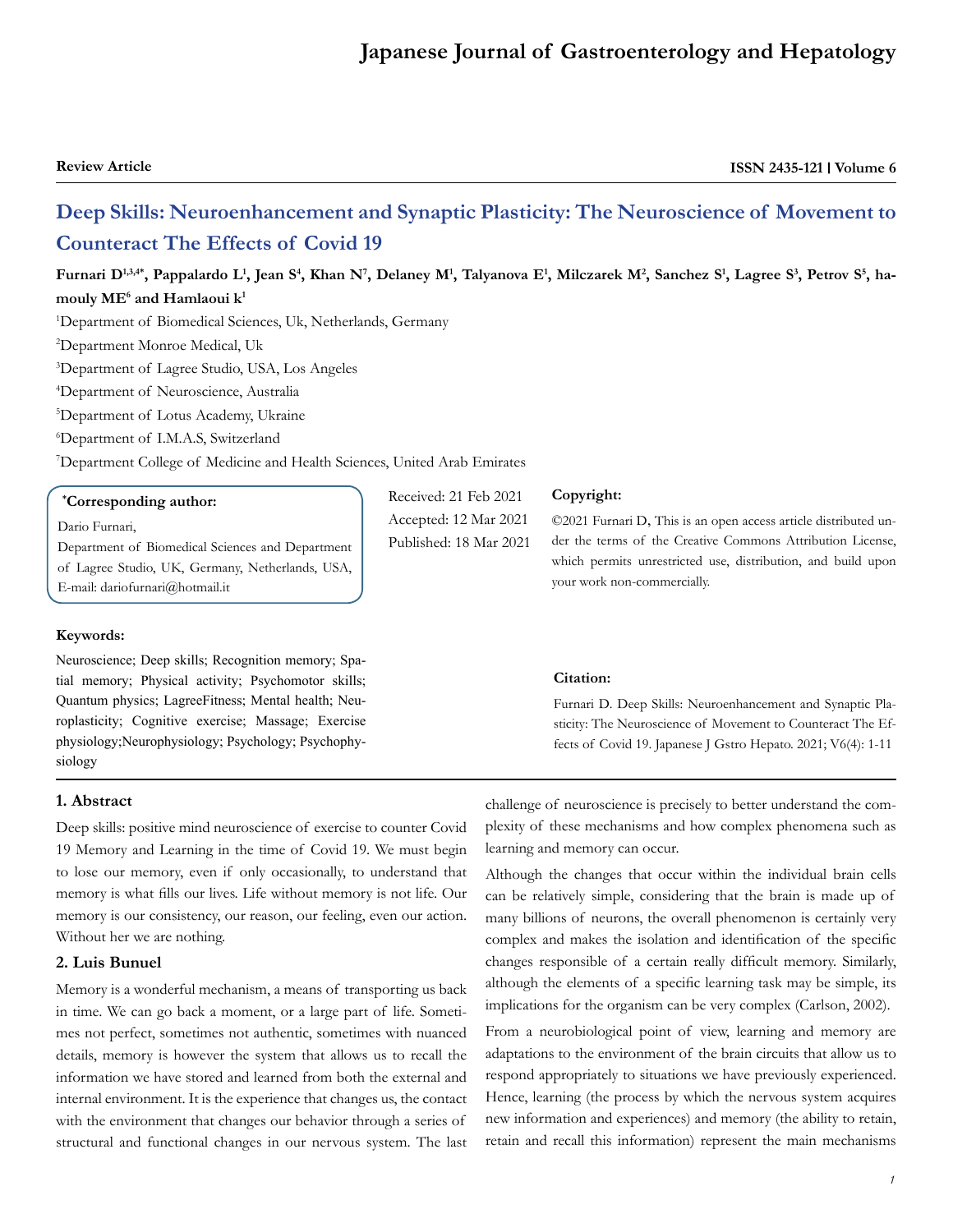through which environmental events shape behavior. The experiences are not simply "accumulated" in the brain, but are capable of causing plastic modifications in our nervous system and of altering the circuits involved in our most sophisticated functions; in this way they change the way we act, think, perceive, plan. Although learning and memory are two closely related functions, they have temporal sequences and nervous mechanisms that do not always coincide. From a neurophysiological point of view, in fact, the learning process is essentially functional, ie entrusted to reverberant circuits and unstable morphological modifications, while the memory process is structural and presupposes stable morphological modifications. These changes are accompanied by an increase in protein synthesis and consist of an increase in the number and volume of the dendritic spines (Gasbarri and Tomaz, 2005).

The importance of understanding the mechanisms that underlie the memory process, and the hope of being able to intervene when they are damaged, is therefore easily understood: they depend on the quality of life and the survival of the individual. This type of considerations helps to make the field of research on the mechanisms underlying memory particularly active. Many of these studies are carried out on animal models, but one wonders how much these studies are predictive of human reality both in terms of memory neurobiology (think, for example, of the different and more extensive development of the cortex in humans), and regarding the effect of drugs of potential therapeutic use in memory disorders. Some types of memory, however, have common characteristics in animals and humans, and animal models make it easier to study simple forms of learning and memory - such as the conditioned blink reflex - which are completely human similar to those studied in small mammals. Furthermore, the preliminary study on the animal very often allows to safeguard thousands of human lives and to avoid, for example, the experimentation of drugs on the ex-abducted man. Learning is the process by which experiences modify our nervous system and therefore our behavior. The primary function of the ability to learn is to develop behaviors suitable for a constantly changing environment. Experiences are able to change the way we perceive, act, think and plan. The ability of our nervous system to change in relation to experience is called synaptic plasticity and consists of a structural and functional change in the nervous structures which is reflected in changes in the processes of perception, memory, thought, planning and action.

### **3. Learning Phenomena Can be Distinguished In**

#### **3.1. Non-Associative Learning: Habit and Awareness**

Associative learning: perceptual learning, stimulus response learning (classical / Pavlonian conditioning), instrumental /operative conditioning by trial and error, motor learning, relational learning. Although the understanding of the mechanisms responsible for learning and other plastic modifications that take place in the adult brain still remains the subject of debate, there is broad consensus on the concept that at the basis of these phenomena there are modifications finely regulated by the strength of the synapses (Madison et al., 1991). While in development, the changes are based on the reorganization of the connections that already exist between the cells, the strength of the synapses can also change in adulthood. The cellular mechanisms underlying these changes are constituted by transient modifications of the synaptic neurotransmission processes, while in the case of more lasting modifications they are constituted by changes in the processes of gene expression. Even after development is complete, the ability to change the organization of the nervous circuits of the cortex is not completely lost, but this ability decreases considerably (Bliss and Collingridge, 1993).

#### **3.2. Synaptic Memory and Plasticity**

Synaptic memory and plasticity are studied in depth by neuroscientists who can count today on the use of different methodologies and technologies that range from behavioral studies to the investigation of gene expression. Thus understanding the changes in synaptic efficacy represents the most well-known field of investigation to date, even if memory is not just a succession of synaptic events. In a more holistic view of the process, memory is determined by the integration of multiple signals and activities that affect the brain sphere (attention, intention, interest, emotion), but also what involves the emotional state of the subject (hormonal structure, physical stress , etc.). Recent data, obtained thanks to the development of morphometric techniques, underline how experience is also able to provoke changes in the morphology of the neuron and in particular of the synapse.

Three significant examples of morpho-functional alterations reported here were chosen.

A first example constituted by the demonstration that an environment rich in visual, auditory, tactile stimuli, etc., induces changes in the visual cortex level quantifiable as an increase in: a) weight and thickness of the cortex; b) size of the cell bodies of neurons; c) length and number of dendrites; d) diameter of synapses and dendritic spines; e) number of synaptic contacts of cortical neurons. These modifications can be induced in both young and middle-aged or old animals by suggesting that neuronal plasticity, very pronounced in the developmental age, is maintained throughout life (Turner and Greenhough, 1985).

A second example is represented by changes in the hippocampal zone CA1, both in the number of neurons between synapses and dendrites and in the shape of the dendritic spines after induction of long-term synaptic enhancement (LTP) (Chang and Greenhough, 1984).

The third example of morpho-functional alteration is provided by the increase and decrease of pre-synaptic markers in neurons (Bailey and Chen, 1983).

These different experimental observations clearly indicate how the storage processes are also related to morphological changes at the synaptic level as anticipated by the intuitions of Hebb (1949) who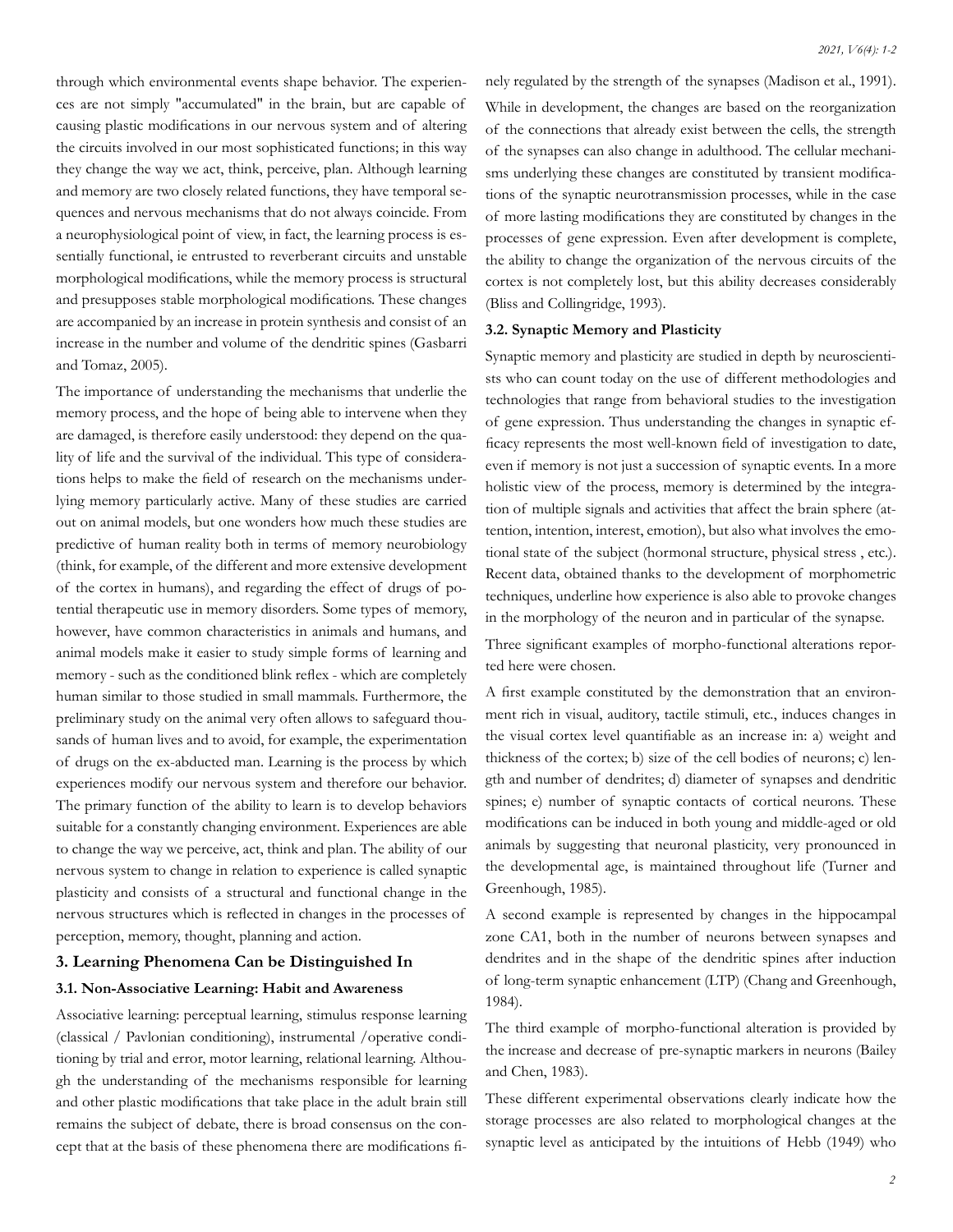proposed that if two neurons are active at the same time, the efficiency of the synapse is enhanced. Memory is a wonderful artifice of our central nervous system, capable of reconnecting us with our past. It allows us to go back a moment, or a long time. But what we know (or remember) is not perfect, it is a reconstruction of facts and experiences based on how we previously acquired them, and not how we would need them when we recall them. It is a reconstruction of the brain that differs from that formed by memory. Sometimes the details are lost but the essence always remains.

Memory is therefore the ability to consciously remember things that happened previously. The information is available for conscious recall and can be minuted and declared.

It is an extremely flexible type of memory that allows, for example, the display of the collision between two vehicles simply having heard the crash "crash", through the recall of an experience that our brain has had in the past, but which has left track.

It is a mechanism common to all animal species and humans, which allows you to fix, preserve and recall experiences and information acquired from the internal and external environment, also derived from thought and emotions.

Through memory, man is able to reconstruct his own story, to organize himself and to project himself into the future. Memory creates our identity both as individuals and as people at the base of history and culture.

According to new neurophysiological theories, the secret of "becoming" lies in "communication". Communication between men, through the word or non-verbal messages and communication between neurons, through the synaptic connections that intersecting and changing are able to adapt to new situations allowing change, the fulcrum of evolution.

#### **3.3. Anatomical Structures**

Learning and memory are not functions confined to a single brain area or to a limited number of cells, but to different brain areas as already demonstrated by studies on rats with brain injuries carried out by the American psychologist Karl Lashley, in the first half of the 1900s, and by the his pupil, Donald Hebb (1949). The latter's hypotheses stimulated the development of computer models of neural networks; his assumptions contributed to the study of memory, demonstrating that this information is not preserved in hippocampal structures and related diencephalic structures and that the cerebral cortex can be the main location for long-term storage of the different aspects of memory.

Since different cortical areas preside over different cognitive functions, it is not surprising that information relating to the specific cognitive function of the corresponding cortical area is stored in these regions (Gasbarri and Tomaz, 2005).

#### **3.4. Hippocampus**

Although different areas of the brain play a role in the consolidation

of different forms of learning and memory, the hippocampus has been recognized as having a vital role in particular in the formation of declarative memory, such as semantic and episodic memory. In 1957, Scolville and Milner observed that bilateral removal of the hippocampus, as a treatment of epilepsy in the H.M. patient, caused antegrade amnesia. Since then, several studies were conducted and the specific role of the hippocampus and temporal lobes in memory formation was explicitly identified.

The hippocampal formation, whose shape resembles a sea horse, is a specialized region of the limbic cortex, located in the temporal region, folded and curved to assume a complex three-dimensional shape. Its bark has only three layers instead of six, therefore it is archicortex. It is formed by: uncus, dentate gyrus, corpus callosum, fornix, toothed fasciola, hippocampal sulcus, hippocampal gyrus and collateral sulcus. The entorhinal cortex channels most of the neo-cortical afferents and efferences to hippocampal formation thanks to neurons that relay the incoming information to the granular cells of the dentate gyrus through a bundle of axons, known as the "perforating path".

Subsequently these neurons send axons into the CA3 field of the same hippocampus. The terminations of the fibers coming from the dentate gyrus form synapses with the dendritic spines of the pyramidal cells of the CA3 field: an axon heads downwards, out of the base of the pyramid, while a long and thick trunk heads outwards upwards . This dendrite and its ramifications are dotted with 30,000 dendritic spines. These spines are the site of structural and biochemical changes responsible for the synaptic plasticity phenomena known as long-term potentiation (LTP).

The axons of CA3 pyramidal cells branch out in two directions. A branch ends in the adjacent CA1 field, where it forms synapses with dendritic spines of other cells, the other branch travels along the fornix to reach structures of the basal midbrain, including the septum and mammillary bodies. Another axon system connects the CA1 pyramidal cells with their counterparts on the opposite side of the brain.

Pyramidal cells CA1 provide primary hippocampal efferences: they send axons to neurons in the subicular complex, whose axons subsequently project out of the hippocampal formation, to the entorhinal cortex and, through the fimbria, to the basal midbrain.

With these assumptions and with today's neuroscientific evidence, we can say that the complexity of the pandemic situation in which we find ourselves is already reshaping our brains. We must rediscover our deep skills, those related to our empathic ability, to know how to be with others, to listening, to solidarity, but also to morality and responsibility. These positive strategies will have positive effects on our perception of the disease and its course and, consequently, will have beneficial effects on the restructuring of our synaptic connections. Like good psychotherapy.

Through a plethora of attitudes and lifestyles that we can put into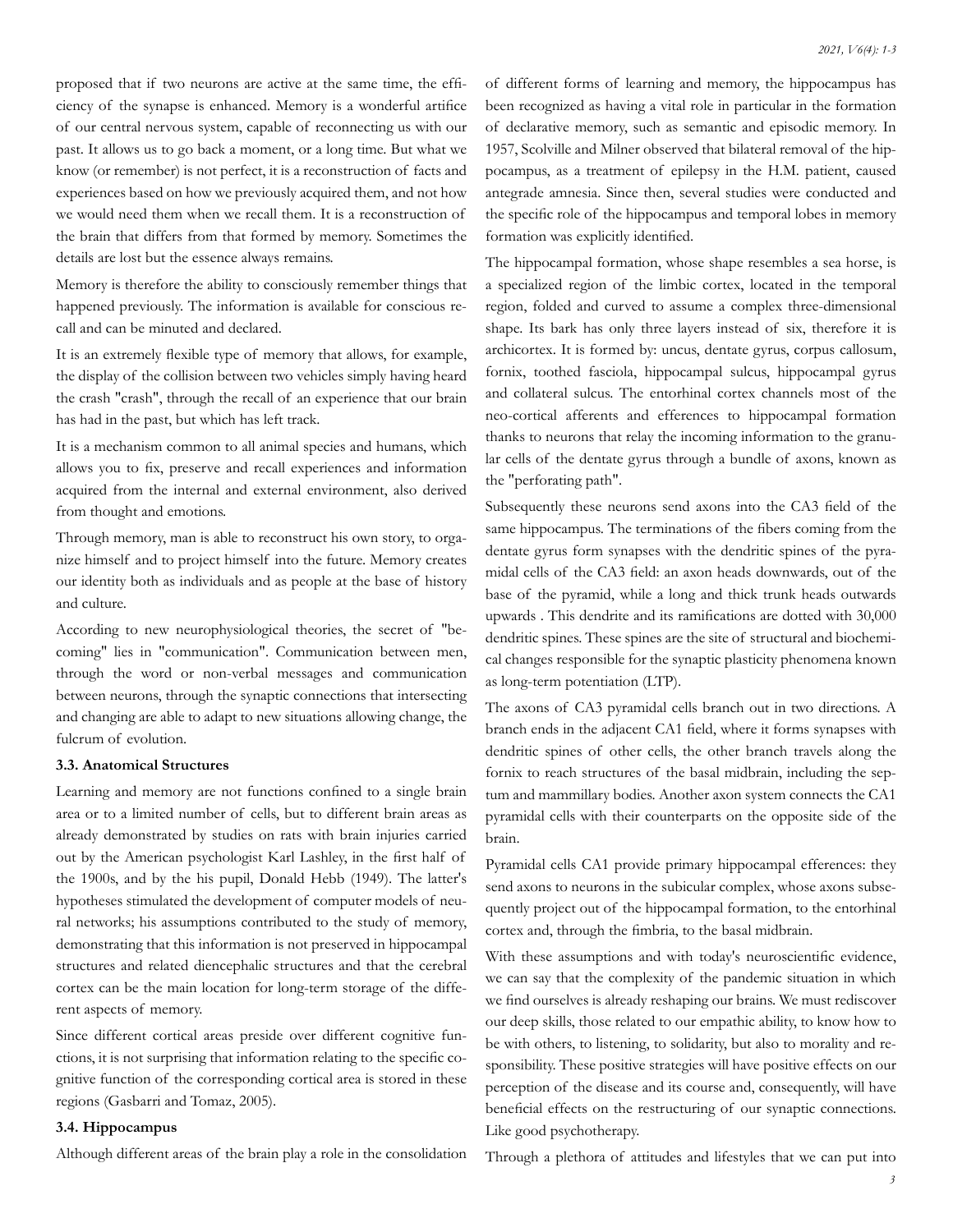action during the quarantine we can be the actors and protagonists of our destiny in a positive sense: avoiding "binging" with negative news, replacing them with reading or listening through audio-books of works of literature, poetry, the use of interactive systems via the web to view archaeological sites, art galleries, but also listening to classical music, good conversations via Zoom, WhatsApp, Teams and other means, the possibility of going outside to walk, getting used to a silence full of positive experiences, indulging in the kitchen or gardening, or in any hobby capable of diverting our attention to the pandemic, all this and much more, it can contribute positively to preventing and re-establishing those neurochemical and electrical balances of our brain.as far as the control of emotions is concerned, the best strategy from the point of view of neuroscience and therefore of the brain is to activate "prefrontal" mechanisms, that is to activate a very anterior part of the brain that is involved in short-term memory tasks term, working memory, planning, strategy, problem solving.Neuroplasticity and irisin are, in my opinion, the two main components acting as important stimuli during physical movement. They provoke an increasing in the functions of the brain, thus improving cognition and behavior, as well as a prevention of obesity and diabetes, which are a serious risk in our society, being a public health crisis that affects most of the Western civilization.The ongoing global epidemic of chronic non-communicable diseases (NCDs) is related to changes in lifestyle, including low physical activity (PA) levels. Physical inactivity is a major public health challenge and has been defined as the fourth leading cause of dead worldwide. The health benefits of regular PA are well established, and elimination of physical inactivity would remove between 6 and 10% of NCDs and increase life expectancy. Moreover, cardiorespiratory fitness (CRF) is a strong predictor of health and longevity. There are large individual differences in CRF among adults who are sedentary and who have a history of not engaging in regular exercise.

Recent neuroimaging studies also suggest that a combination of omega-3fatty acids, aerobic exercise and cognitive stimulation prevents a decline in the gray matter volume of the frontal, parietal and cingulated cortex in patients with mild cognitive impairment. Particularly interesting are those studies suggesting that physical activity, a balanced diet, cognitive stimulation or the management of conditions such as diabetes and obesity are preventive factors in Alzheimer's diseases.20

#### **4. Neuroplasticity**

# **4.1. Neural Plasticity is The Ability of The Nervous System to Change its Function**

The above quotation synthesizes the main notion about the relationship between the importance of offering as many stimuli as possible to our brain, especially during the first years of life, because, in so doing, we give infants and young children the chance to develop a series of important notions that will regulate their future life forever. Our program of physical exercise, through music and instructions,

has the aim to stimulate, through the sensory system, the plasticity of the brain and cognition while constructing a well balanced psychological and social attitude. Teaching PE to young children, who are still trying to know the structure of their body and how to use it, so, to control and organize their movements according to a project, can be very effective: "Control of movement is highly adaptable to changing demands and that is a result of neural plasticity being turned on. … training can increase motor skills. We may call this learning but it is in fact a matter of neural plasticity because activation of the skills does not involve conscious recall as does memorization of telephone numbers, We have often heard about Coronavirus and its effects on the brain in recent weeks. In fact, the neural tropism of this virus (SARS-Cov-2) is an emerging and extremely important topic to consider in these months of global lockdown.

For months, silence, isolation, the desert of our cities, the solitude of our monuments have become our existential "storm". Deafening silence, a sense of bleak emptiness, physical and emotional paralysis, fear and bewilderment are some of the perceptions and feelings that do not leave our nervous system indifferent. And how could they not? How do all these stress factors not already affect our brain?.

That SARS-Cov-2 in itself has neurological effects is evidence that is emerging with increasing force and that is being investigated by specialists all over the world: the journal Neurology has issued a specific call on the subject and on PubMed under the heading "COVID-19 nervous system" numerous studies appearWe already know that this virus attacks the receptors for the sense of smell from the earliest stages of the disease, i.e. those nerve endings responsible for transmitting the impulse and the odorous message from the periphery of our sense organs, especially the nose and mouth, to the brain.

Now, if on the one hand the coronavirus itself attacks the nervous system and therefore the brain itself, on the other hand, numerous epigenetic factors that are stressful from isolation, imprisonment, fear, etc. have the ability to negatively reshape our brain function

# **5. Psychomotricity: Through The Game and The Psyche Improve The Immune System**

# **5.1. Psychomotricity - Introduction**

Psychomotricity can be defined as the set of those motor behaviors that express certain aspects of the person's psyche.

Psychomotricity is a discipline that is based on the principle of man understood as the mind unit body: the person is the result of an inseparable union of the mind with the body, components that are they influence each other in their manifestations. The execution of a movement is conditional therefore from the emotional, affective, social components that characterize the personality of man and in turn, motor activity influences the emotional-emotional area, the cognitive area, the organic area, the social area.

It was the French neurologist E. Dupre who coined the term in the early twentieth century psychomotricity and to enunciate the so-cal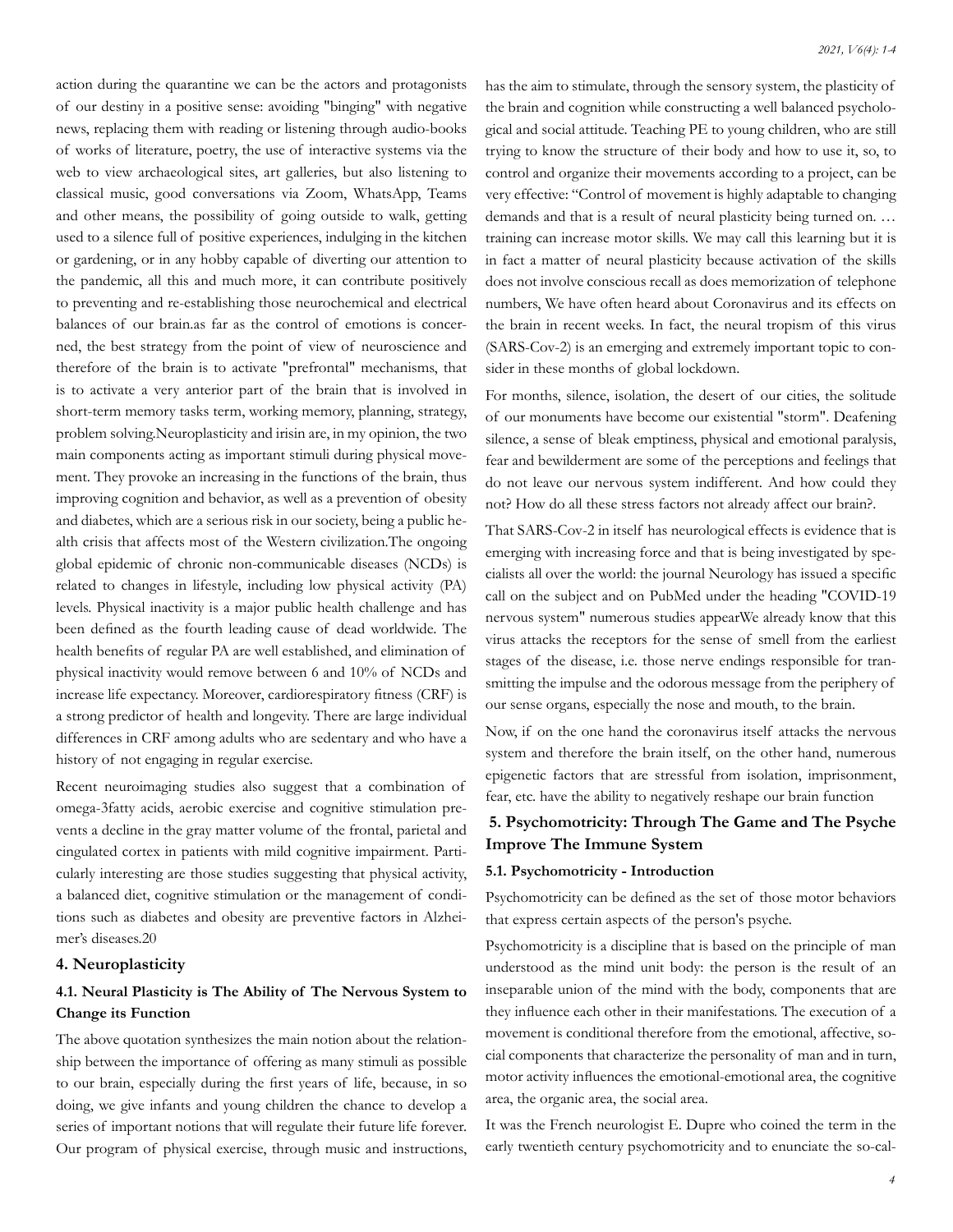led law of psychomotricity: it foresaw a development parallel of motor functions, action skills and psychic functions. From that period onwards psychomotricity had a remarkable evolution in contents and a widespread application in various fields that we can subdivide into: re-educational, therapeutic, educational. Psychomotor re-education - The first psychomotor address is the re-educational one, which it has the objective is to recover the psychomotor gaps accumulated in the various age groups, from childhood to old age.

Psychomotor therapy - A second orientation is the therapeutic one which, addressed in Particularly to all subjects with relational affective problems, it aims to restructure, through motor activity, behavior in relation to the world of others.

Relaxation techniques or autogenic training are often used for this therapy. Psychomotor education - It can be defined as a set of theories and methods operating that carry out an educational action through the mediation of the body. According to French Pierre Vayer, one of the most authoritative leaders of psychomotor skills, education psychomotor is based on the following stages which include:

- The discovery of one's self
- The relationship between one's self and the world of things
- The relationship between your self and other people

What constitutes for Vayer the pivot of the educational action during childhood is the structuring of the body pattern.

Among the most representative scholars of psychomotricity is Jean Le Boulch who, for his eclectic training (physical education teacher, doctor and psycho-pedagogist) has elaborated interesting and original educational theories followed by valid operational proposals.

#### **5.2. The Body Scheme**

The body scheme is the awareness of one's body in relation to the external world in the spatial and temporal dimension.

The notion of body scheme is the result of long studies that have led neurologists, psychiatrists and psychologists questioning the perception of the body understood as awareness of one's self. IS' an image of the human body that corresponds to the mental picture we make of our body. The body pattern, which we can also define body image, is structured from 0 to 12 years and is restructured from 13 years until the end of the person's life.

Stages of The Structuring of The Body Scheme

- Stage of the lived body
- Stage of the lived body
- Stage of the perceived body
- Stage of the body represented

### **5.3. Psychomotor Rehabilitation**

Psychomotor reeducation is mainly aimed at pathologies of neurological origin, psychiatric and behavioral behavior of the child. It is indicated both in cases of disorders attributable to organic causes and to causes psychic disorders that occur mainly through tonic, motor and ed functions emotional and creating difficulties in the control and use of psychomotor functions, in relationships and learning.

These disturbances refer to:

#### **5.3.1. Psychomotor Pathology**

- psychomotor retardation
- language delay
- psychomotor instability
- · awkwardness
- · clumsiness
- praxic disorders
- disturbances in the organization of the body scheme
- disturbances of the space-time organization
- · learning difficulties (dysgraphies, dyslexias)
- Neural Injury
- Mental Insufficiency
- Psychiatric Pathology

Psychomotor re-education is accomplished through the action of the body, creating situations in which motor skills, sensory, tonicity, cognitive and affective functions are solicited globally, through various techniques that use relaxation, play, drawing etc, for the purpose of help the child to organize his activities in the most suitable way to establish relationships with the world, to achieve maximum autonomy according to its means, to affirm its own

personality and identity.

# **6. Psychomotoric Rehabilitation in Postural Rehabilitation**

If we carefully observe a man who is in an upright position we can see how he rests on a small base, while the maximum width and the maximum circumference of his body resides at the level of the shoulders and hips. The support base, with united and parallel feet, is delimited by a line that connects the toes and the heels and laterally passes along their margins. This base widens a little if we slightly spread the tips. For these considerations the human body in this position can be compared to a truncated cone with the minor base resting on the ground. You can easily verify the poor stability of this position if you stand with your eyes closed and in an upright position and with feet together; after a certain time there is a sense of staggering which is corrected with a muscular effort that makes the position safe. As soon as one foot is brought forward, that is, widening the support base, one is again secure and firm. Our standing is therefore not as natural as it would seem at first glance. A fleeting glimpse into the animal kingdom shows how almost all vertebrates living on earth walk on four limbs; only in running do they move one or two limbs off the ground for a very short time. We too build four-wheeled wagons, tables and chairs with four legs. A two-wheeled wagon or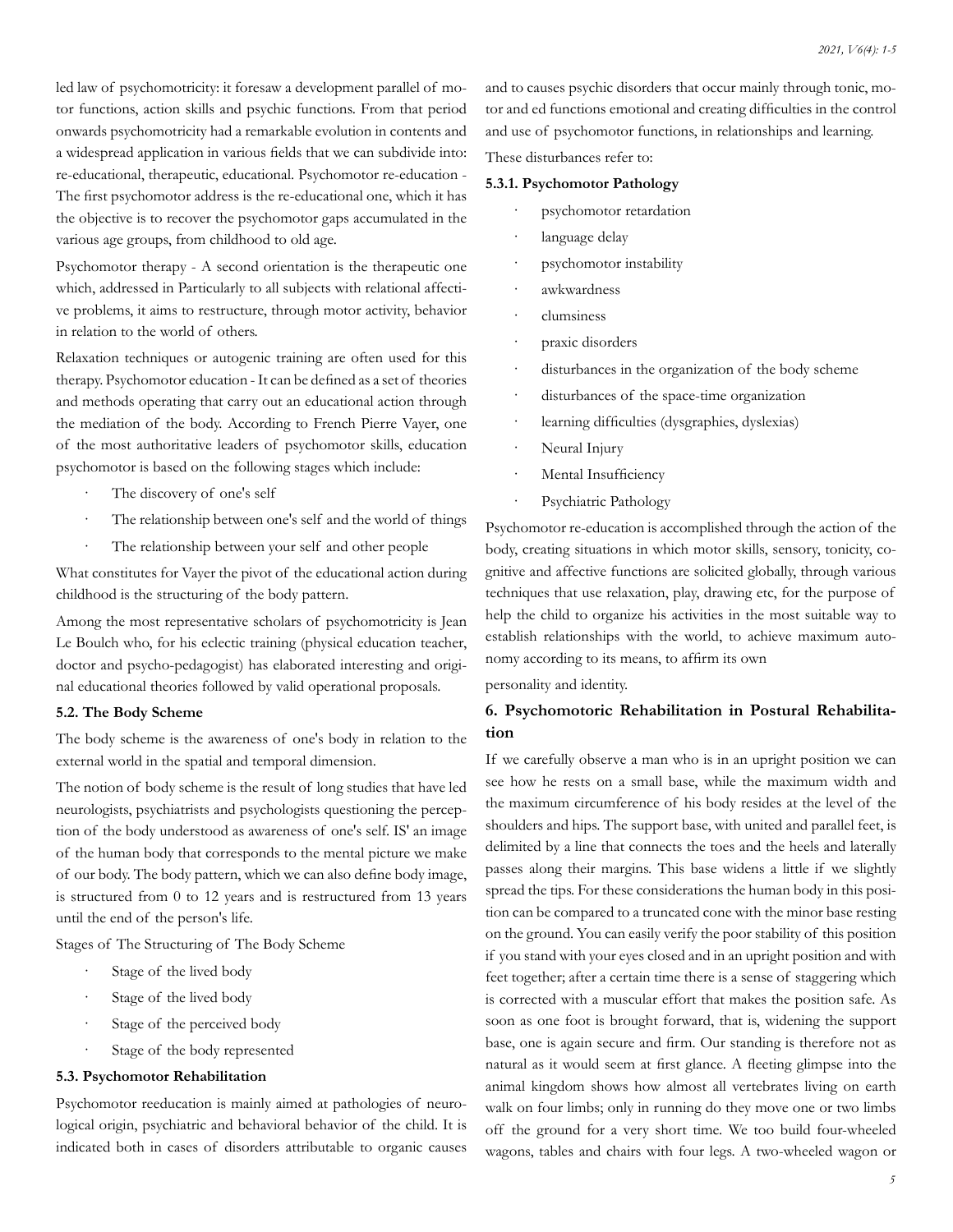bicycle must therefore fight to achieve balance. Man with his two limbs has the same balance problems.

So, next to structural determinants (nervous structures and sensory receptors) there are psycho-emotional, environmental, experiential and socio-cultural determinants which, in intimate connection with each other, determine the perceptive activity of the subject and his behavior and orientation environment. Perceptual activity represents the point of contact of the individual with reality: our behavior is adapted to reality as it is perceived by us at all times. The individual does not react to an absolute and incontrovertible reality, but to his perception of reality: the perceptual field thus becomes the reality itself for the individual. Body reality is no exception: the ego lives and acts its own body and how it perceives it, with all the emotional and sensory and motor values. Regarding the latter, we must always keep in mind, as Schilder reminds us, that "there are no perceptions without actions"; therefore a body pattern cannot be structured except through adequate perceptive - motor, active or passive activity; on the other hand, no motor function can be recovered without simultaneously recovering the relevant scheme. There are many useful proposals in this regard, which can put the subject in a condition to develop a significant gnostic-perceptual process, where necessary by resorting to appropriate facilities: respiratory re-education exercises, both active and passive segmental mobilization, lateralization, balance, sensorimotor coordination, space-time structuring, as well as postural rehabilitation exercises (see for example Picq and Vayer, 1968; Le Boulch, 1979; Loudes, 1980). In addition to movement, it is necessary to keep in mind the importance of "non-movement": relaxation. Together with the relaxation techniques proper, such as Autogenic Training (Scoppa, 1990), Jacobson's Progressive Relaxation, respiratory techniques, it is necessary to underline the usefulness of those therapeutic proposals which in general favor a reduction in the state of chronic muscle tension by freeing the body. from parasitic and dysfunctional contractures. For this purpose, the effectiveness of the Bioenergetic Analysis techniques (Traetta, 1998; Scoppa and Borrello, 1998) are emblematic, which lend themselves well to being integrated with more strictly physio-kinesitherapy and biomechanical methods for a truly holistic approach (Scoppa, 1996, 1999a, 1999b, 1999c) .The basis of these therapeutic proposals, aimed at reducing the state of chronic tension in the body, lies in the fact that the ability to become aware of the body and to elaborate the body pattern are seriously hampered by the muscle-tension state and emotional tension. This clinical evidence also finds experimental confirmations (Ruggieri et al., 1983), which have documented in this regard how the degree of body self-perception is inversely proportional to the level of mygraphic tension.

#### **7. Body Relaxation Techniques: Wintrebert Method**

#### **7.1. The stress**

It is the body's response to stimuli of any nature (emotional, but also microbial, toxic, traumatic, thermal ..) which would tend to worsen the functional balance of the body. Stress is therefore a beneficial event which, if limited in time, helps us to adapt better to changes in the environment around us. When, on the contrary, the unbalancing events are continuous, symptoms can be produced which worsen the quality of life. Connected to stress can be persistent tachycardia, neck and back pain, headache, urticaria, unmotivated anxiety, insomnia, increased cholesterolemia, excessive sensitivity to cooling diseases, disorders in the sexual sphere.

Relaxation consists in releasing the muscles through different techniques, relaxing the mind and body from time to time.

It allows you to decrease tension and find balance, a state of wellbeing. According to the technique used you can relax some parts of the body, some groups of muscles or the whole body. If you have had the opportunity to experience forms of relaxation, you will know the physical, psychological and emotional beneficial effects that this brings. You have no doubt perceived in the body the pleasure of relaxation, as well as the resulting sense of psychological calm. In fact, relaxation is a truly effective tool for restoring and maintaining a state of harmonious balance.

#### **7.2. Relaxation Occurs Physiologically With**

- Slowing of the respiratory rate
- reduction of oxygen consumption
- slowing of the heart rate, decrease in blood pressure
- decrease in tone and peripheral musculature etc.
- On a psychological level, relaxation occurs through:
- feeling of tranquility and relaxation
- decrease in supervision
- indifference towards internal and external stimuli etc.

In Psychomotricity the techniques used are manifold, from listening to music to guided imaginations, from psycho body contact, to the use of contact with mediating objects, to motor-muscular relaxation techniques such as the progressive relaxation of Jacobson, Wolpe, Wintrebert, to Autogenous traning (lower cycle).

#### **7.3. Guided Imagination**

The imaginary is a powerful drug, as it helps us to overcome anxieties, fears, moments of depression and also becomes a valid support to communicate better in all circumstances of life. This type of imaginative technique is supported not only by music, but also by breathing exercises, self-relaxation, concentration and inner listening. Difficulties may arise when viewing images, especially at the beginning. This is due to the fact that the images can represent aspects of oneself or situations that are the cause of malaise and discomfort. And the mental barriers that we often build serve to prevent us from going deep when we are not ready to do it. Visualization exercises are particularly suitable for achieving a state of relaxation by listening to appropriate music accompanied by an imaginative visualization exercise it allows us to slow down our vital rhythms, to improve the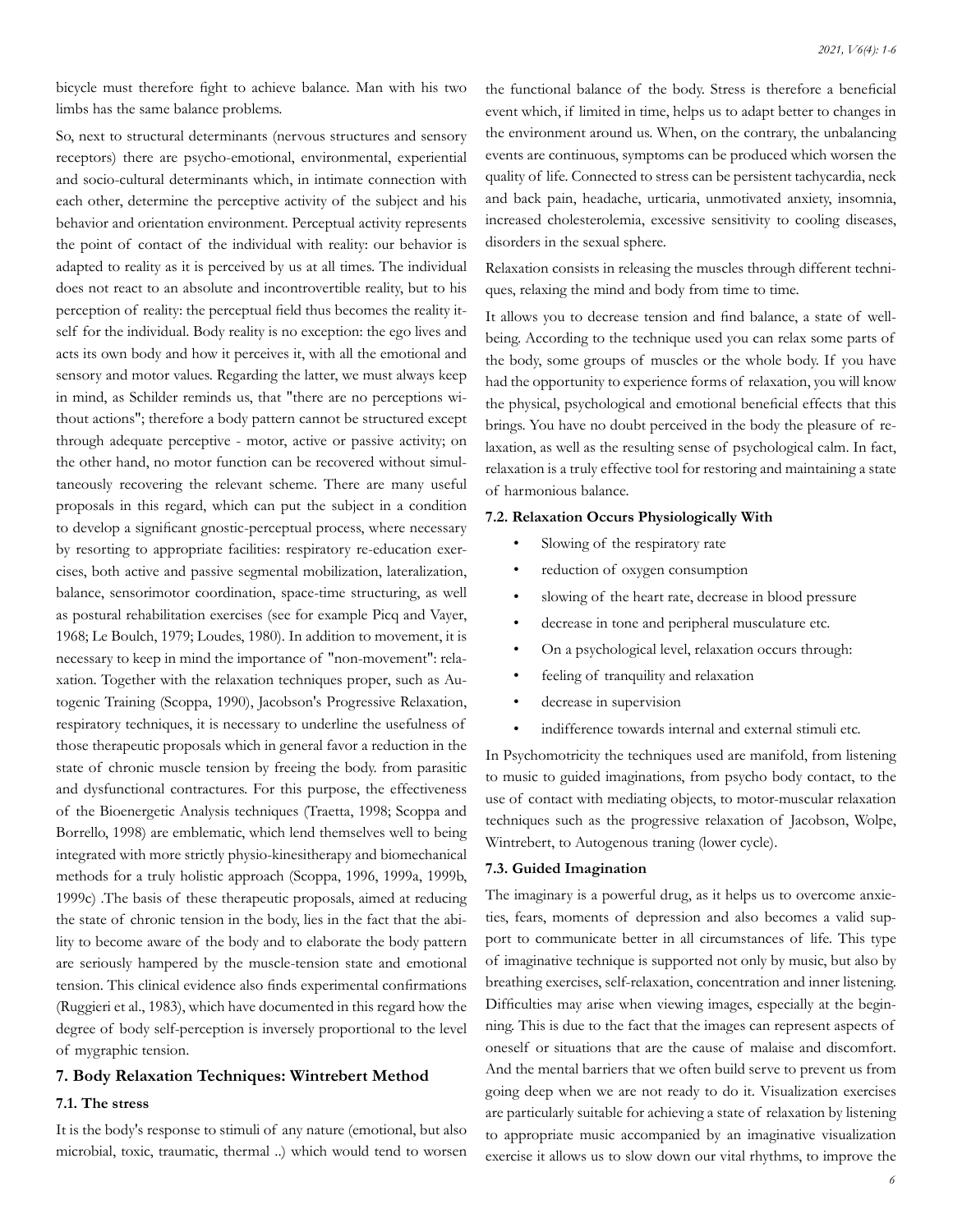perception of our body which, little by little, becomes able to "feel" the passage from the state of malaise to that of well-being.

# **7.4. Jacobson's Progressive Relaxation**

It is a technique based on alternating contraction / relaxation of some muscle groups. It was conceived in the thirties by the American physician and psychologist physiologist Jacobson.The technique was born from the desire to quickly dissolve states of tension, anxiety or stress and is also suitable for people who are unable to practice autogenous relaxation, meditation or other techniques.

#### **7.5. Schulz Autogenic Training**

Method experimented by the Berlin neurologist Schulz in 1932, it is a relaxation technique that allows you to release daily tensions and recover vital energy. It is a method of self-relaxation that allows you to loosen psychic and physical tensions, and allows, through complete control of your body, to achieve a high level of psychic relaxation and achieve spontaneous changes in muscle tone, vascular function, respiratory activity , cardiac and internal organs. The practice consists of a series of body positions and self-convincing sentences. Schulz defined the method, a method of self-relaxation that allows you to modify psychic and somatic situations. "Traning" means training, that is, gradual learning of a series of exercises designed to achieve the neurovegetative balance, continually undermined by states of tension, anxiety and stress. The word "autogenous" that means.

#### **8. Neurophysiological Notes**

Speaking of relaxation, the importance that it has on the tonic function cannot be overlooked, but to understand this, it is necessary to mention some notions of neurophysiology. For a more detailed study of the topic, the reader is referred to the bibliography of this work.

Muscle tone is a minimal contraction present in all muscles: at rest; it increases when the subject is in stress conditions. The functional area that allows the adjustment of the tone is the reticular formation. The latter represents a very important crossroads, consisting of ascending and descending fibers, which allow the transmission of a large number of stimuli, connecting the spinal motor neurons and the brain integration centers. From the activating ascending way of the reticular formation depend the states of consciousness ranging from coma to alert consciousness. It also regulates the vegetative life. Due to its characteristics both as a meeting and reception station for various stimuli from the periphery of the body, and as an activator, it is able to produce behaviors ranging from a generic activation state to an alert state.

From a phylogenetic point of view, brain structures can be divided into three systems with different time of appearance in human history: the spinal cord system, which is the oldest and presides over reflex or unconscious activities, the paleo encephalus, which it is less ancient than the previous one and presides over the functions that involve the activation of emotional states; and the newer brain, the most recent, which presides over higher cognitive and associative processes. The reticular formation is part of the paleo encephalon, the structure used to activate emotions. This, together with its crossroads characteristics of numerous stimuli at the start and arrival, explains why, by regulating muscle tone, a change in anxiety responses and more generally in the intensity of emotional states is determined by the return effect.

Relaxation can thus educate to self-control, it can reduce stress and consequently improve the immunological function of our body and allow an increase in EEG theta rhythms, which are present in the dream state of consciousness.

The neurophysiological phenomena examined allow us to explain how relaxation has become a real therapeutic tool, intended for those subjects suffering from anxiety, some psychosomatic disorders, stress and children with speech disorders such as stuttering , echolalia, difficulties of self-control and, therefore, to children with mental and motor disabilities.

The main tools used by me, specific to Functional Psychomotricity in this psychomotor path and in the specific case in Covid's disease, are: motor-muscle relaxation techniques (Wintrebert and Jacobson), the Le Bon Depart method, the Orlic method, the Psychocontact®, Communicational Tonematics®, and Gestational Kinetic Dynamics®.

Muscle-motor relaxation techniques are methods for breaking down tension states, as they help to cope with internal conflicts, emotional-affective dissatisfactions, mistrust related to one's psychosomatic function, feelings of weakness and tiredness; subjects who express widespread discomforts with rhythm-respiratory-kinetic disorders, who have little knowledge of their body pattern, poor attentional skills and easy fatigue, all issues that can be found in a subject with Covid.

Complete relaxation of the muscles acts both on the neurophysiological side and on the whole person, who returns to establish a tonic dialogue with herself on the experiences and meanings of the body as a place of tonic-emotional and relational experiences. The purpose of these methods is to make the person feel comfortable in his body, overcoming instability and inhibitions that pervade him, and achieving self-knowledge and awareness, an ability in the interpretation of proprioceptive sensations, an improvement in attentional skills and spatio-temporal organization, and therefore a better awareness of the body scheme.

All this, through these techniques, which are muscular and psychic experiences, a remarkable psychoemotional balance is achieved; it is therefore a help intervention that uses body mediation to expand and reactivate the communicational . Another relaxation method is the gestural method Le Bon Depart, which working on the graphic sign, on the association rhythm-melody-space and on the exercises on the sand cushions, favors the development of the body scheme, of the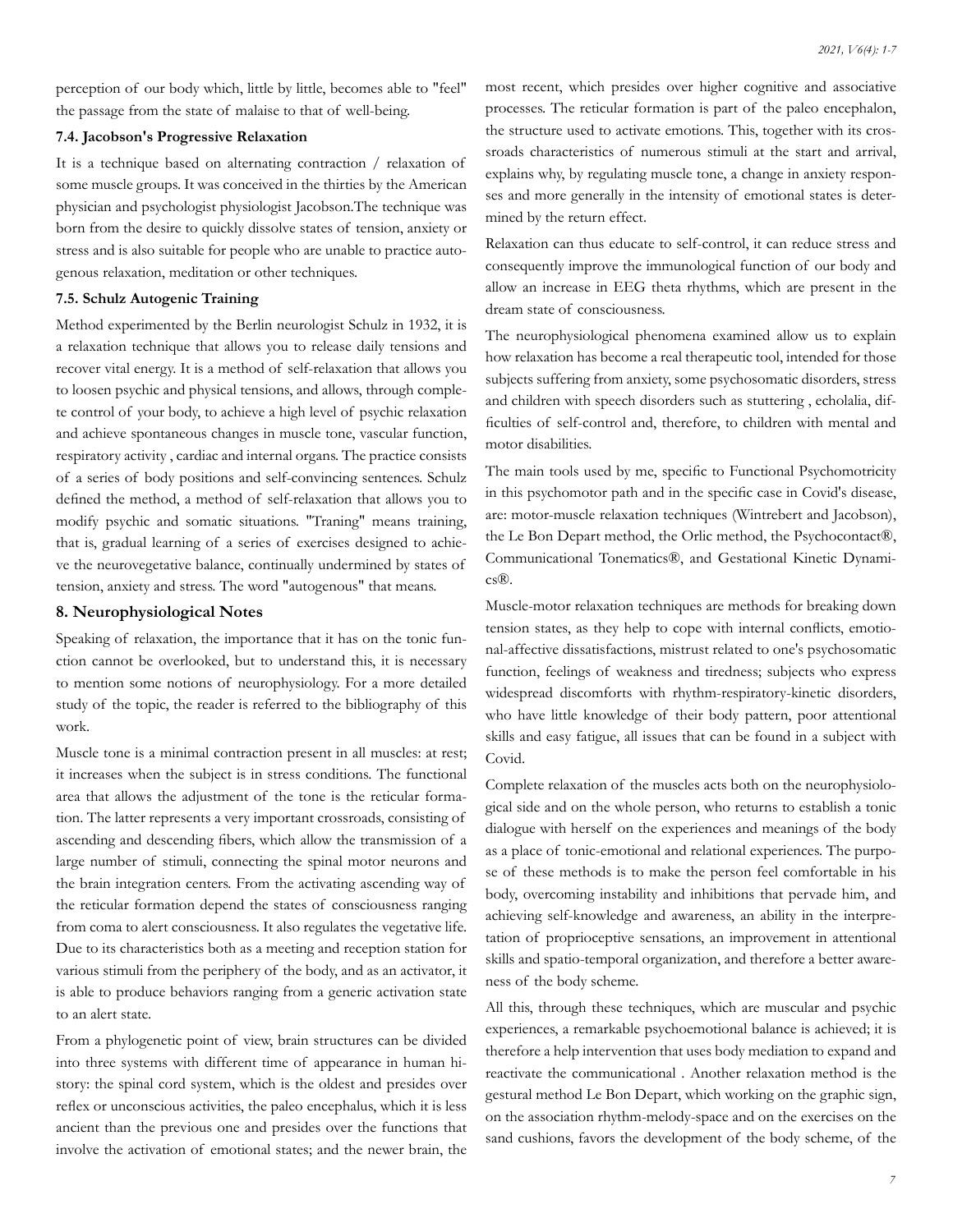spatial and temporal organization, of the motor and graphic execution. In this way, in addition to relaxation, we have an integration of the body image, due to the various experiences of imitating gestures and all the exercises of decontraction, to an improvement of the spatio-temporal orientation, which translates into a better auditory perception, muscle, and visual and therefore a better balance and tonic control; Finally, it is also a method of preparation for writing and its application is very important on the motor skills of the hand. the Orlic.

It is a gesture education technique, consisting of a series of exercises and set in 3 moments: 1-self-awareness, 2- self-structuring and integration, 3-self-expression and social integration. What the method expresses is an organizational-motor process to improve the person's potential, skills, and availability; favoring a personological, psychophysical and socio-relational growth, improving psychoemotional balance, giving the body its importance. In the Communication Tonematics, on the other hand, posture and voice are harmonized with codes with different communicative meanings, linked to an interpretation of a way of being, of existing and of representing oneself, expressions of self declared through the voice with creative dynamism. It is about honing the skills of all those functions that participate in phonation; In this way, the Kinesthetic perception is enhanced, the mobility and effectiveness of the movements of each organ that participates in synergistic relation to mobile vocal production is improved. With psycho-contact, the needs and defenses of the subject are brought up to date and allow the shapes of conflicts to be dissolved). The skin represents the body boundary and the Psycho-contact is a method that manages to overcome this boundary, creating a relationship with the external way through a tactile dialogue that fixes the stimulations that reach the subject and consolidates the internalization of the body fencing, allowing the passage from the unconscious to the conscious body scheme for a better relational openness of the subject; in this way a Conscious Body System is built for a better evolutionary path of the person.

# **8.1. Lagree Method: Besides Fitness, Natural Steroids To Defeat A Virus**

LaGree Fitness ™ takes the foundations of Body Buinding, focused on strength, and mixes them seamlessly with a work of muscular endurance and intense cardio training.

The Megaformer offers constant endurance and endless exercise options; allows the body to switch quickly and uniformly from one exercise to another to allow a constant increase in heart rate. LaGree Fitness ™, ultimately, allows you to burn more fat and improve body composition thanks to the greater intensity that derives from the integration of strength training and cardio training.

In order for a training method to be effective, it is important to train at a considerable intensity. The body needs to reach a certain threshold of exercise intensity in order to be stimulated to change and adapt. Only with intense training can excellent results be obtained. LaGree Fitness ™ is a total body workout. All muscle groups are strengthened in a non-aggressive way, without stress, it is an intense workout for the muscles and delicate for the joints. The vertebral column remains protected, the mind is busy, and the body pushed to its limits. This workout uses the time available to speed up the metabolism, burn fat and improve body composition. LaGree Fitness ™ focuses on form and every movement is kept within the range of set goals.

LaGree Fitness <sup>™</sup> equipment is adjustable to allow you to work on different muscle groups. It works with slow and controlled movements. None of the exercises are performed using momentum.

When working with and against resistance slowly, the tension on the muscles remains constant, recruiting more muscle fibers. Slow and controlled movements activate the muscle fibers that burn fat. Each set is performed for at least 60 seconds to stimulate both fast and slow-twitch muscle fibers. Transitions are kept to a minimum to keep muscle work and heart rate high.

To start seeing the first results on your body, simply train three times a week with LaGree Fitness ™. No further training sessions are needed for the client. Each LaGree Fitness ™ class lasts 40 to 55 minutes depending on the study and the instructor. They call it Pilates Under Steroids, and it is a new training technique that has been developed by Sebastien Lagree and that is depopulating in the United States.

It is a method of teaching and practicing Pilates that sees the use of a particular machine, called Megaformer, which would be able to move even more muscle bands simultaneously, bringing the training to a higher level.

In particular, the classes of this type of Pilates last about half an hour and, according to the creator of the method, in thirty minutes a student will have the opportunity to experience a workout related both to toning and aerobic type.

The studies that are joining this new fitness model are increasing in the United States, as it seems that the results are truly amazing and can be noticed in an even shorter time range than just Pilates.

## **9. The Physical Exercise As a Countermeasure**

#### **9.1. Sports and Immune Defenses in The Time of Coronavirus**

The ability to fight pathogens, such as viruses, depends a lot on the reaction capacity of our body. To defend ourselves effectively you need to be well, be healthy, strong, resistant and have a properly functioning immune system.

There are numerous scientific studies that highlight a positive influence of physical activity on the immune system, especially if practiced constantly and without excess. In fact, it is known that regular physical activity, with the right duration and intensity, helps improve the body's immune response. Sportsmen tend to run a very low risk of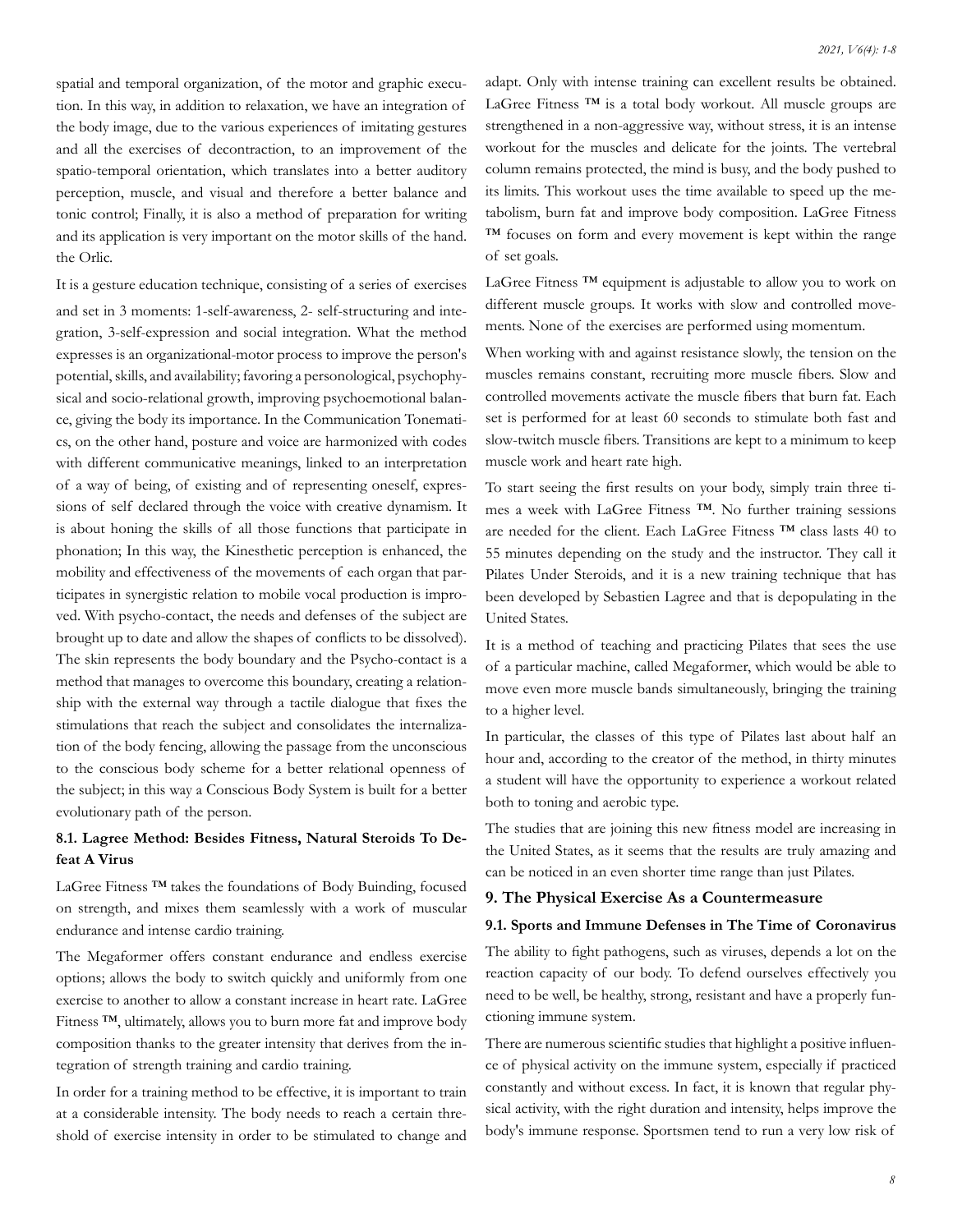contracting infections or exposing themselves to infections, compared to people who do not play sports.

Quarantine or hypokinesia brings: reductions in muscle mass, in the mineral content of the bones and in the cardiovascular ability to regulate blood pressure. In addition, there is an increased risk of postural hypotension accompanied by neuro-vestibular dysfunction which can lead to problems while staying completely at home.

This consideration has led scientists to seek adequate countermeasures.

One of the proposed countermeasures is:

*The Physical Exercise* to increase the immune system or better *Preventive And Adaptive Motor Activity*. There are two mechanisms by which regular training helps the immune system, the first is a short-term mechanism: exercise is believed to help the immune system to identify the pathogens to neutralize; the second mechanism is long-term: regular exercise slows down the natural aging process and the progressive reduction of the immune defenses it entails.

Turner and Campbell had dealt with the relationship between exercise and the immune system themselves, one of the points that most interested them (and it is the main focus of this article) is the very common assumption that it is true that exercise moderate strengthens the immune system but on the contrary very intense exercise would lower the defenses. To be more precise, the prevailing theory states that intense physical activity opens a "window" of lowering the immune system immediately following the activity during which you are most subject to infections.

Research data indicate that even a single maximal exercise can induce a temporary increase in plasma volume and sensitivity of the arterial receptors responsible for monitoring blood pressure, which allows the maintenance of VO2 max.

In addition, greater attention must be paid to the design of devices that allow effective resistance training as a means of maintaining muscle function. According to Covertino, devices with an eccentric component could be important because, with eccentric actions, muscles and bones can be subjected to a greater load.

Training against greater resistance could also serve to maintain the calcium content in the bones that support body weight. Total body circuit training five times a week:

- There will be a circuit from Monday to Friday which will consist of muscle exercises with postural exercises done on the fitball or with a tilting table for proprioceptive exercises; as an alternative to the latter, the vibrating platform will be used;
- Before carrying out the circuit, it is important to carry out a functional warm-up as regards the regulation of body temperature and heart rate, in addition to the fact that cold can cause injury.

In this way, 5-10 minutes of normal speed exercise bike will be car-

ried out.

After the second time, a 5-10 minute cool-down of the exercise bike is carried out as the initial warm-up but a little less intense and at the end, in order not to have the muscles contracted, muscle stretching is recommended:

thighs - calves - back - shoulders - triceps - neck.

Muscle stretching will be carried out gradually by holding the stretch position for 5 initial seconds to gradually reach the sensation of stretching; after these 5 you do 20 seconds, without springing, but keeping the degree of tension without feeling pain but only tension! It is important to do this before training as a precaution to injuries to initially stimulate the muscle that is cold and not very elastic, and repeated at the end of the training so as not to contract the muscle that has just worked.

#### **9.2. How Massage Eliminates Toxins Caused By Stress**

Massage is applying pressure or vibration to a part of the body, or successively to the whole body; objectives may be the good feeling, and/or to heal injury, improve circulation and relieve tension in the muscles or skin.

Due to the body contacts between the practitioner and the client or patient, some massage parlors provide more sexually oriented services (see erotic massage). It is not always obvious in advance whether a massage parlor provides authentic non-sexual massage by licensed practitioners or is actually a front for erotic massage or prostitution. However, establishments which offer erotic massage services usually provide hints at the services offered using a variety of innuendos, such as "VIP massage" or "full service". These innuendos are noticeable by their absence at establishments providing only therapeutic massage.

Where massage is used for its physical and psychological benefits, it may be termed remedial massage therapy.

Themassage session Most massage techniques involve the client being treated lying down on a massage table. There are a few exceptions: see Thai massage, below, for an example. Due to the necessary body contacts between the practitioner and the client or patient, care is taken to avoid inadvertent sexual arousal. Although the massage subject is generally unclothed, their body is "draped" with towels or sheets. This also helps keep the subject warm. Areas of the body such as the areas around the groin and intimate parts of the body are normally not touched at all in therapeutic massage. The treatment normally starts with the client face down for the first part of the session, and they then roll over for the second part of the session, which is carried out face up.

**9.2.1 Types of Massage:** There are well over 150 different types of massage therapy. Various styles of massage have developed from a number of sources.

**9.2.2. Massage:** This style utilizes long, flowing strokes. Pressure is mainly applied on the skin level. The main purpose is for relaxation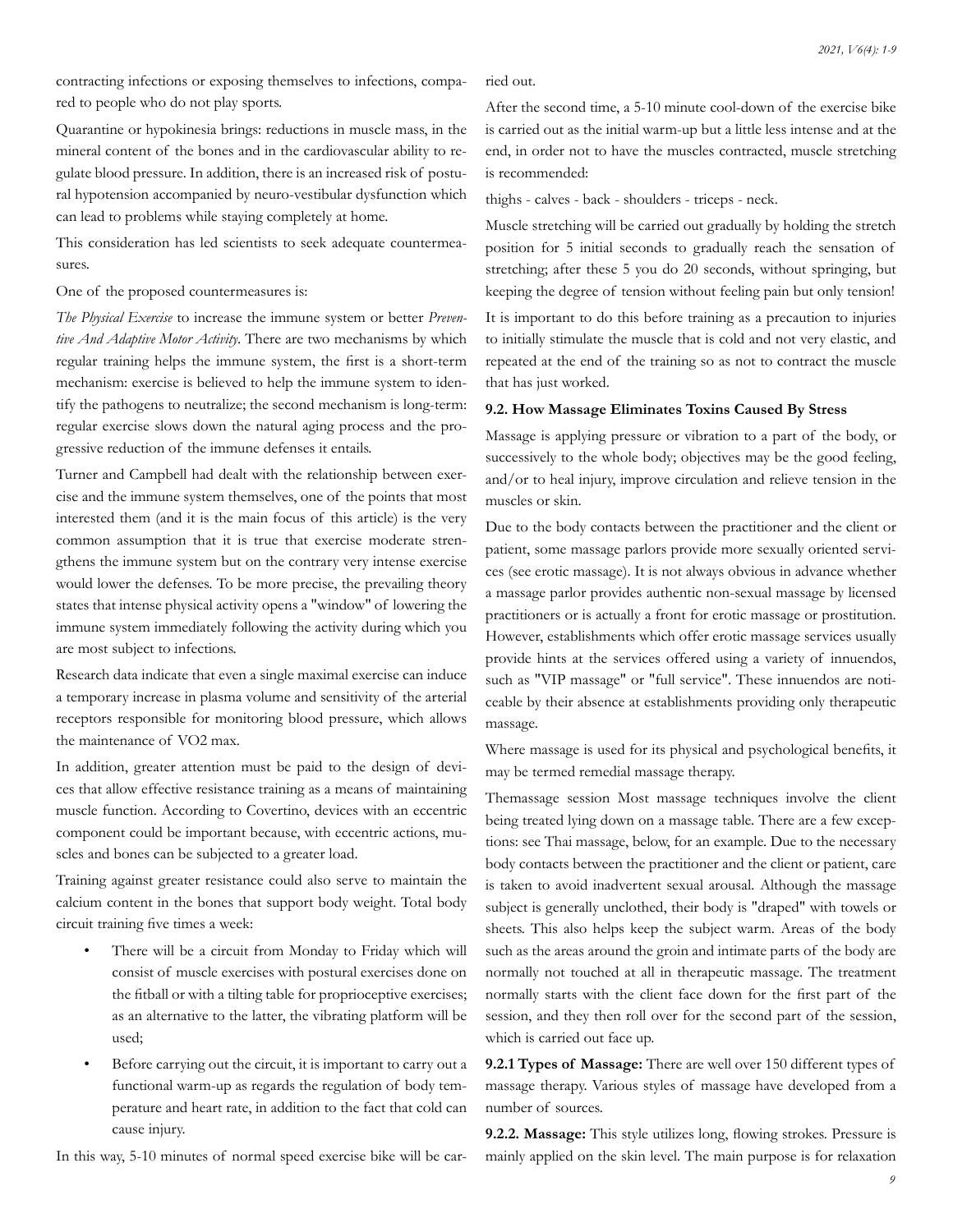by pushing around or kneading the muscle groups. Oil, cream, or lotion is applied on the skin to reduce friction and allow smooth pushing and pulling of the tissues. This style of massage is generally attributed to the Swedish fencing master and gymnastics teacher Per Henrik Ling (1776-1839).

**9.2.3. Trigger Point Therapy:** A trigger point is an area of a muscle that refers pain sensations to other parts of the body. Trigger Point Therapy applies pressure to these points leading to immediate release of tension and improved muscular functioning. This work is based upon the trigger point research and manuals of Dr. Janet Travell.

Sometimes this work is incorporated into other styles of massage therapy such as neuromuscular therapy (NMT).

**9.2.4. Deep Tissue Massage:** Pressure is applied on the muscles in order to reach deep muscle groups. It is allegedly effective for sport injury. The drawback is the surface pain afterwards resulted from pressing the skin too hard. Usually only a minimal amount of lubricant is used on the skin.

- Chinese Tui Na massage (推拿)
- Chinese massage (按摩) that is similar to Zhi Ya, but more on pushing, pulling and kneading the muscle.
- Chinese Zhi Ya massage (指壓)
- Chinese massage based on acupressure. It is similar to Tui Na massage except more on pinching and pressing at acupressure points.
- Shiatsu (指圧)
- Japanese massage based on acupressure. It is uncertain whether it originated from Chinese Zhi Ya.
- Scalp massage
- In some barber shops in Hong Kong, scalp massage often lasts 30 minutes to 45 minutes during shampooing of the hair.

**9.2.5. Sole or Foot massage (also known as Reflexology):** This is generally practiced by the Chinese, as some believe that each spot on the sole of the foot corresponds to an internal organ. The theory supposes that an ailment of an internal organ will be associated with the nerve ending on the sole of the foot.

Before the massage, the patient's feet are soaked for about ten minutes in a foot bath, typically a dark colored of hot water and Chinese herbs. The massage therapist uses liberal amounts of medicated cream, to moisturize the foot and to provide lubrication. The knuckles on the therapist's hand are usually used to provide a hard and smooth implement for the massage. As pressure is applied to the sole, theory holds that a healthy patient should not feel any strong pain. Painful spots, reflexolgists believe, reflect illnesses of other parts of the body. The practitioner rubs and massages the painful spots to break down rough spots and accumulated crystals and increase circulation.

The ailments are healed when the sore spots of the sole are treated and removed by massage. Based on this theory, some shoe liners are made with pressure points to stimulate the soles of the feet to promote better health of the overall body. The nature of these "crystals" has yet to be elucidated or demonstrated scientifically. Regardless of the actual correlation of reflexology to internal organs, many enjoy it for the mix of stimlulation and relaxation.

**9.2.6. Ancient Thai Massage:** This is often called passive or assisted yoga and is usually soothing because of its emphasis on stretching and loosening the body. It is also known as Ancient massage because its roots go back far into history, originating in India and then becoming popular in Thailand.

The patient changes into pajamas and lays on a firm mattress on the floor. (It can be done solo or in a group of a dozen or so patients in the same large room.) The practitioner leans on the patient's body using the forearm to apply firm rhythmic pressure to almost every square inch of the patient body. No oil is applied except sometimes to the patient's palms and soles. A full course of Thai massage lasts anywhere from one to two hours including pulling fingers, toes, ears etc., cracking the knuckles, walking on the patient's back, arching the patient's back in a rolling action etc. There is a standard procedure and rhythm to the massage. Sometimes in a large group massage, the practitioners do the procedures in unison.

Thai massage is a tourist attraction in Thailand and the practitioners are usually women.

In some establishments, they sit inside a room with a large display window, so clients can pick the girl they like by the number tag on them. Some say the young and pretty women usually give a poor massage because of lack of experience. A full massage in Thailand costs around US\$17 (in 2001) depending on exchange rate and location (it may cost ten times more inside a five star hotel).

**9.2.7. MA-URI Massage:** In its focus on health and healing, on personal empowerment and growth, MA-URI is a modern expression of an ancient medium. It was introduced and given name in 1990 by Hemi Hoani Fox and forever after this medium has been revealing new pathways and deeper layers of meaning through the combined efforts of Hemi and Katja Fox of the MA-URI Institute. It has its roots in ancient Polynesian principles that focused on a dynamic and creative approach to life where you developed the skills of mastering all aspects of your life. It uses basic Hawaiian Lomi-Lomi Nui dance movements to facilitate the energy flow within the body and the mind. Through the power of intent and breath these movements are then intensified by a Maori focus on action and effectiveness, accelerating a new range of movement not just within the physical body, but also within beliefs, memories and emotions, within relationships, finances and job situations.

licensure, in an effort to demonstrate their knowledge. Over 25 U.S. states currently use it as a requirement for their state license as well.